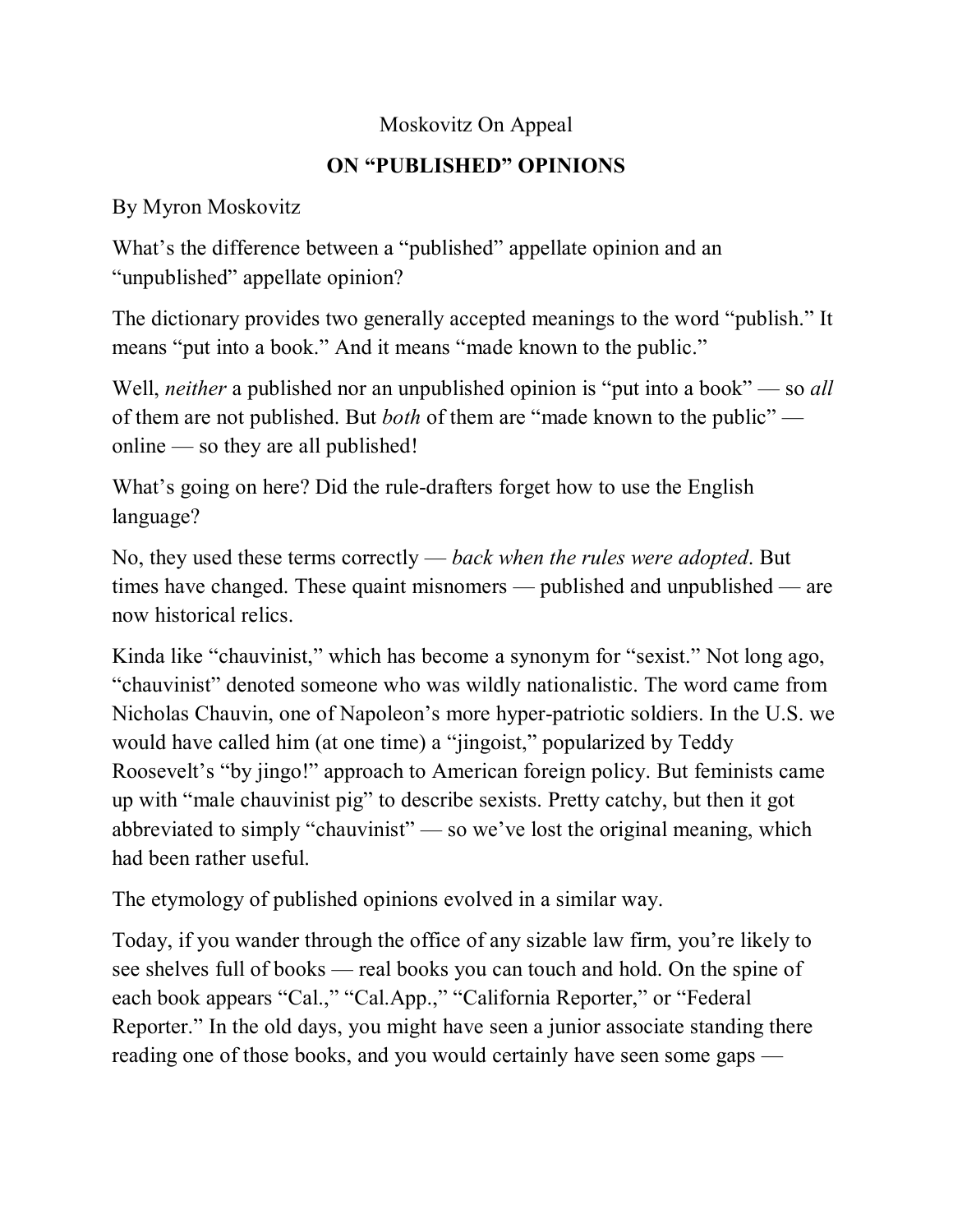where books had been taken to a lawyer's office for deeper perusal. There was no online then, so that was the only way to do it.

Not anymore. No one stands there reading one of these books, and the gaps are gone. Today, lawyers stay in their offices, reading cases online. Law firms keep the bookshelves solely for show — mostly to inveigle passing clients into thinking, "Wow. Look at all these law books! Maybe these guys are actually *working* some of the mega-hours they bill me."

But back in the 1960s, before the published-unpublished breakdown, these law firms faced a growing problem. You see, the law is *alive*, and live things tend to grow. So new appellate cases kept coming down, more Cal Reports had to be published — and law firms had to keep buying more books, just to keep current. The books weren't cheap, and the rent on the office space beneath them was costing more and more each year.

Thus *money*, the true mother of invention, pushed someone to come up this bright idea: "Hey! Let's put only the *important* cases in the books. We'll call those cases 'published' opinions, because those are the only ones that will be published in the books. We'll call the others 'unpublished,' because they won't be published in any books. The courts can send paper copies of those unpublished opinions to the lawyers who litigated the case, but there's no need for anyone else to see them."

So in the beginning, when cases were put into real books, the terms "published" and "unpublished" were employed correctly.

Here's how they decided to draw the line between what was to be published and what was to be unpublished. California Rule of Court 8.1105(c) provides for "*publication*" if an opinion:

(1) Establishes a new rule of law;

(2) Applies an existing rule of law to a set of facts significantly different from those stated in published opinions;

(3) Modifies, explains, or criticizes with reasons given, an existing rule of law;

(4) Advances a new interpretation, clarification, criticism, or construction of a provision of a constitution, statute, ordinance, or court rule;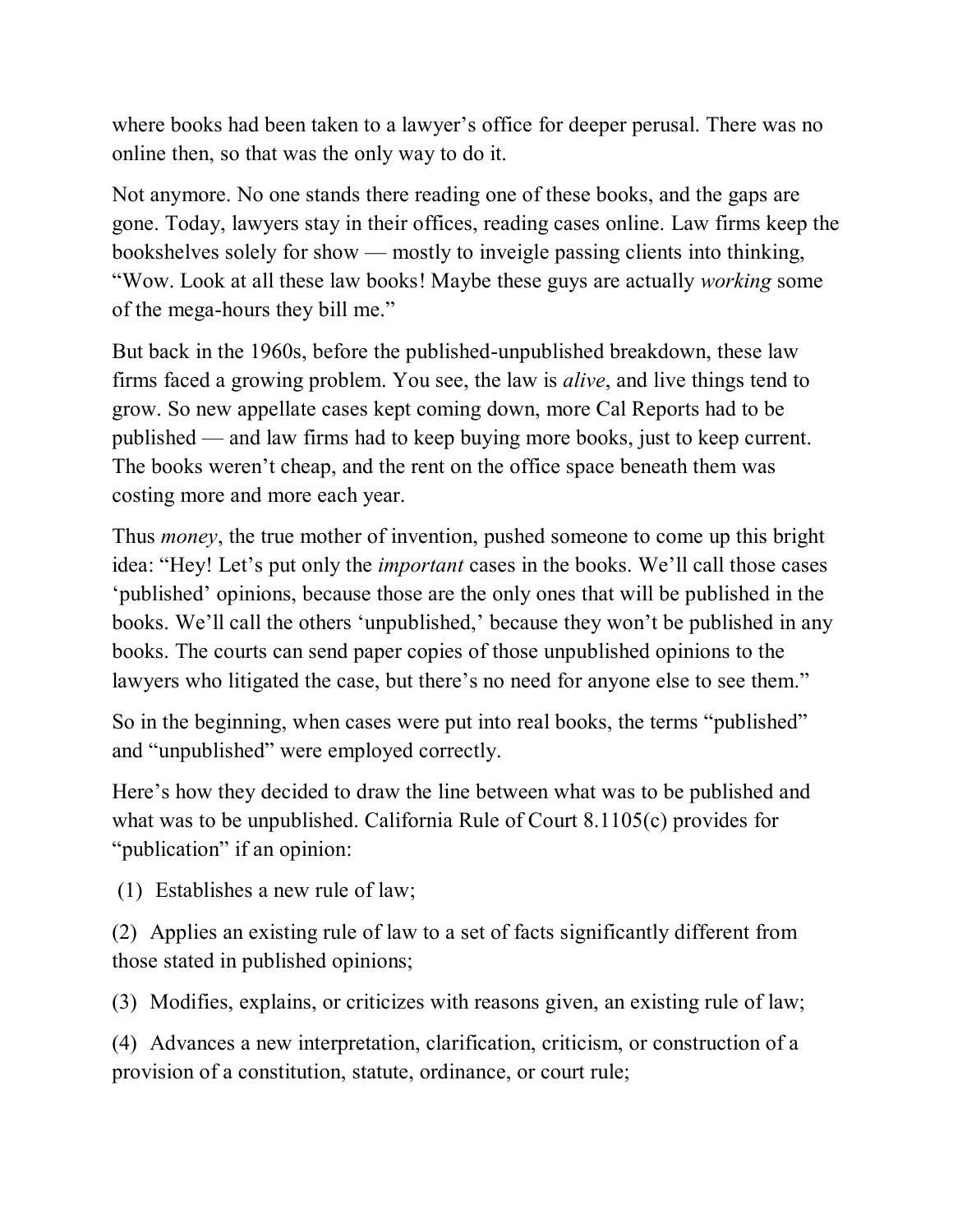(5) Addresses or creates an apparent conflict in the law;

(6) Involves a legal issue of continuing public interest;

(7) Makes a significant contribution to legal literature by reviewing either the development of a common law rule or the legislative or judicial history of a provision of a constitution, statute, or other written law;

(8) Invokes a previously overlooked rule of law, or reaffirms a principle of law not applied in a recently reported decision; or

(9) Is accompanied by a separate opinion concurring or dissenting on a legal issue, and publication of the majority and separate opinions would make a significant contribution to the development of the law.

These nine categories could be summed up in a single word: "important" — a more accurate description than "published."

And here's the *consequence* of the label. California Rule of Court 8.1115 provides:

"Except as provided in (b), an opinion of a California Court of Appeal or superior court appellate division that is not certified for publication or ordered published must not be cited or relied on by a court or a party in any other action."

(The *federal* rules are a bit different, but I don't have the space to discuss them here.)

Today you can ask a court to publish. *See* Rule 8.1120. It was not always so. A few months after the published-unpublished rules were first adopted back in the 1970s, I argued a case in one of our Courts of Appeal. It was test case, where I was trying to persuade the courts to change the old common law rule that landlords had no duty to make repairs, and to adopt a new doctrine called the "implied warranty of habitability." After arguing the merits, I added "Your honors, whichever way you decide, please publish your opinion, because this is an important issue of law." I didn't mention my true motive: If I lost, a published opinion was more likely to get me into the California Supreme Court. The Presiding Justice seemed baffled by my request, because the publication rule was so new. He turned to his fellow Justices, who shrugged. He turned back to me: "I don't think that's an appropriate argument. *We* decide what to publish, without input from counsel." As it turned out, the court ruled for me, in a published opinion. *See Hinson v. Delis*, 26 Cal.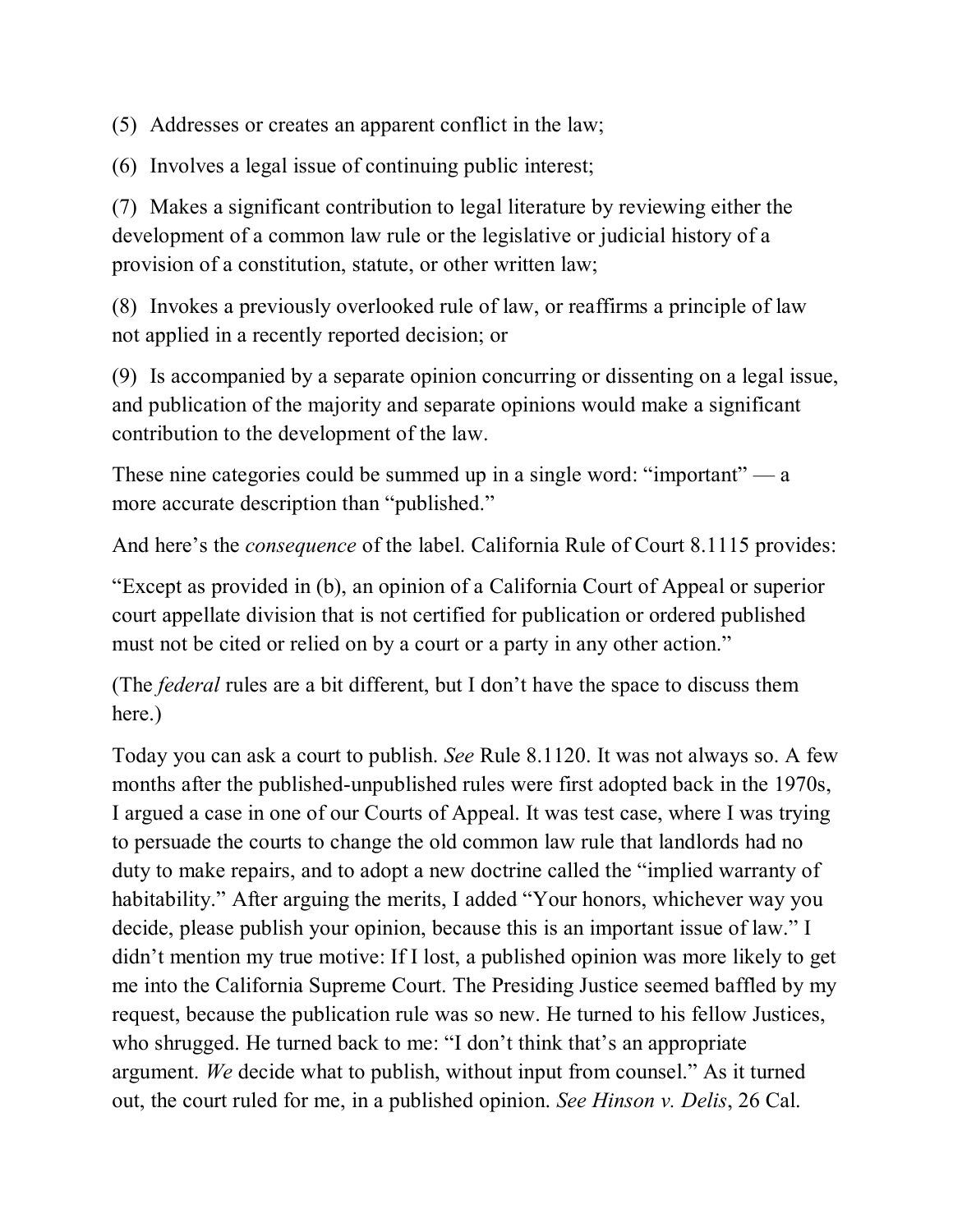App. 3d 62 (1972). So at that point, there was no need to go to the Supreme Court. (That need came a couple of years later, after a number of superior court judges had refused to follow *Hinson*. *See Green v. Superior Court*, 10 Cal. 3d 616  $(1974).$ 

So, an appellate lawyer *cares* about whether his case results in a published opinion. Sometimes a lawyer will call me: "I just won an appeal, but it was unpublished. Can I ask the court to publish it?"

"Of course," I reply. "Just show them how Rule 8.1105(c) is satisfied. But why do you want it published?"

He stumbles, "Well, you know...."

"Right," I say. "You want your name in lights. Nothing wrong with that, but you'd be putting your client at risk."

"Why, how?"

I explain: "If you get it published, that will give your opponent a better chance of getting review in the California Supreme Court, which only rarely grants review of unpublished cases."

Thus, back then, the words "published" and "unpublished" were used accurately. And the motive — saving money — was worthy, if not noble. Today, however, it would be more accurate to call the published opinions "precedential," and call the unpublished opinions "non-precedential" — because of Rule 8.1115, which says which opinions you may cite.

But wait a minute! Why should *any* opinion be deemed non-precedential?

Now that *none* of the opinions gobble up any valuable downtown rental space, is there any good reason *not* to publish *all* appellate opinions — the way it used to be? As judges themselves are apt to say, when a reason for a rule evaporates, it's time to reconsider the rule.

This requires us to address a basic question: What is "the law"?

The Rules of Court seem to assume that only explicit holdings ("We hold that the new rule is...) make up "the law." Opinions that don't meet this standard are "mere" applications" of the law. But that's never been how the common law has worked. It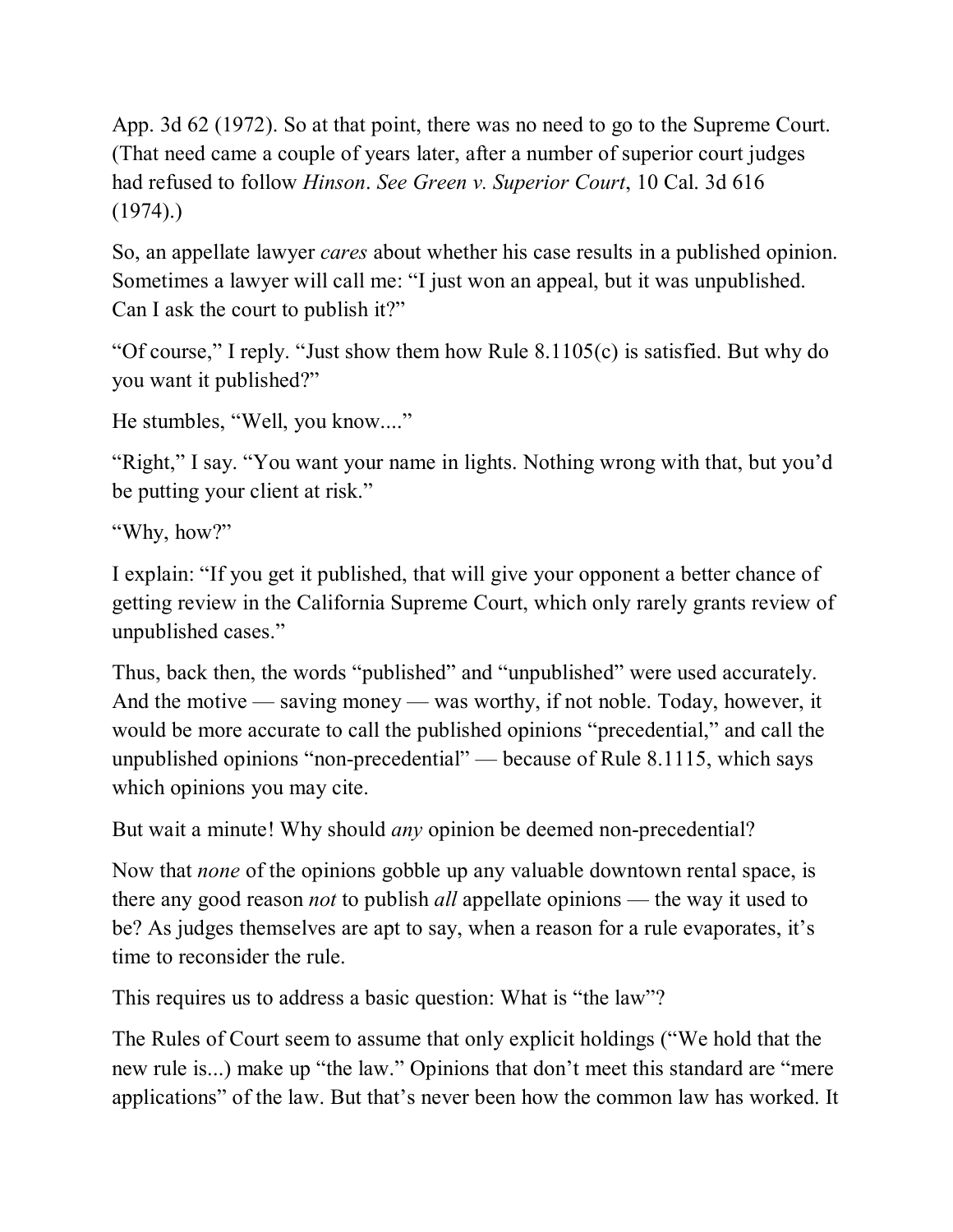develops slowly, one small step at a time. A jumble of "mere application" cases often coalesces into a stated rule, then courts apply the rule to a multitude of factual situations, then exceptions and nuances emerge, and then some court pulls it altogether and announces a modified rule — and so it goes. The cases *applying* the rule to varied fact situations are *crucial* to this development.

Sometimes an opinion announces a clear rule — one with definite boundaries. Like, a notice of appeal must be filed within 60 days of the judgment or postjudgment order from which you are appealing. No exceptions, period.

But most rules are fuzzier, like "a motion to set aside a default must be made within a reasonable time." What is "a reasonable time"? There's only one way for a lawyer researching and arguing this issue to tell: Read a bunch of opinions *applying* that term to specific sets of facts. Those *applications* cumulatively constitute "the law." But if the applications are buried in a series of unpublished opinions that the lawyer can't cite and judges aren't supposed to read, neither the lawyer nor the judges are applying "the law."

Lawyers often tell me, "This opinion qualified for publication. The Justices knew it, but they didn't publish it because they know that they weren't following the law. Also, they know that the Supreme Court would be more likely to grant review if they published, so they wanted to immunize it from review." Lawyers who lose are a suspicious lot, and there's no way to confirm or disprove their suspicions about the court's motives.

But are they correct when they say the Justices "weren't following the law"? Maybe not. When a judge writes an opinion that appears to deviate from a rule announced in a prior case, the judge is *making* law — even if she says she's merely following an established rule. She is creating an exception, modifying the rule or silently *explaining* what the rule means by her application of the rule to certain facts. And sometimes she is indeed silently overruling or "violating" the rule, because she believes the rule is unjust. Whichever it is, her opinion should be treated as "law" — because it reflects what real judges believe the law really is.

On occasion, I've used unpublished opinions in exactly this way — in a petition for review to the California Supreme Court, to show that there is *actually* a conflict among Courts of Appeal, or that an issue is important. (Am I violating Rule